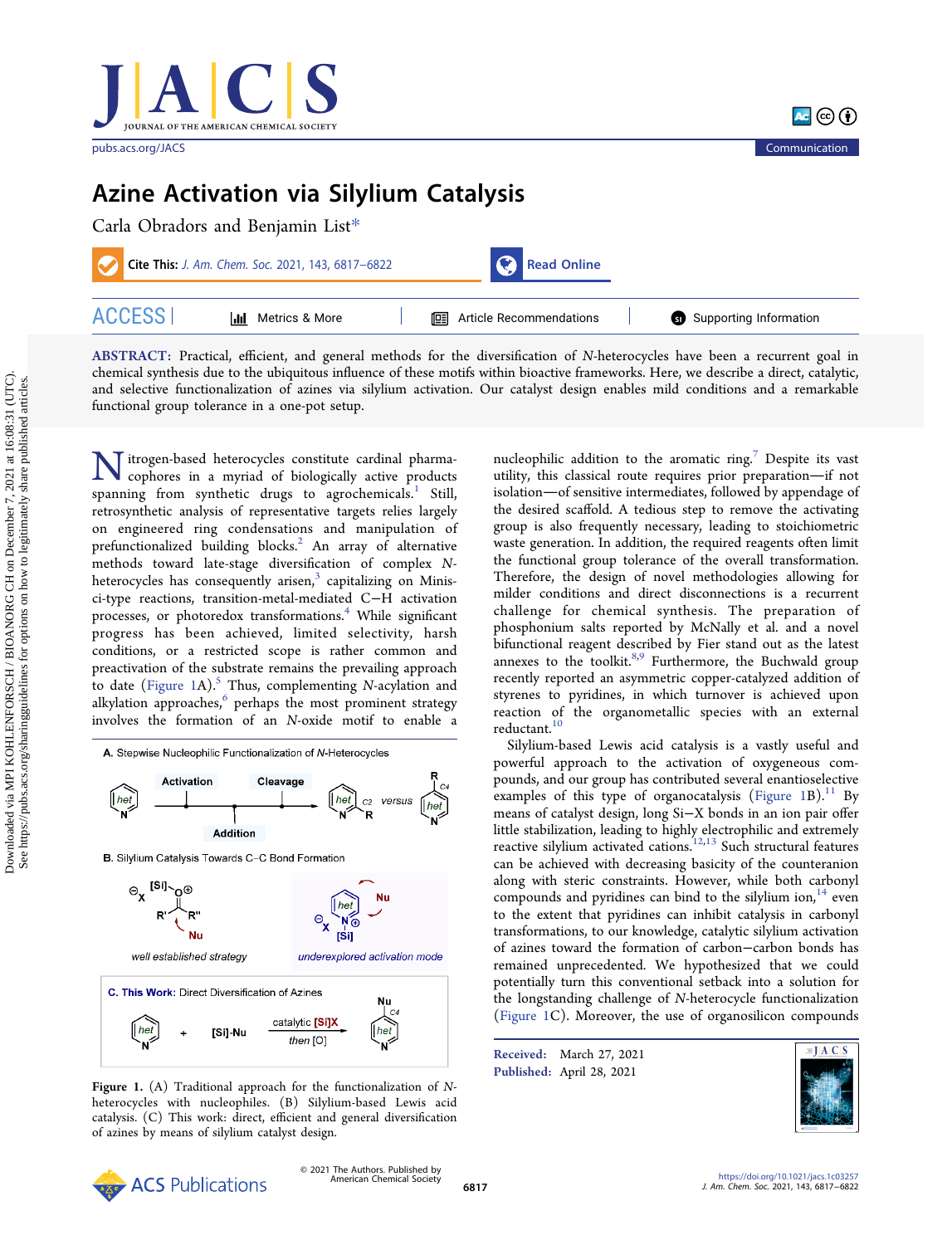<span id="page-1-0"></span>would turn the addition step concomitant to the regeneration of the catalyst.<sup>15,[16](#page-5-0)</sup> In this manner, the sole presence of a catalyst would permit a highly practical assembly between substrate and nucleophile.

Here, we report the addition of silyl ketene acetals (SKA) to azines via silylium ion catalysis. Our new transformation proceeds without preactivation of the substrate and with complete C4-regioselectivity.<sup>[17](#page-5-0)</sup> The active species is generated in situ from a Brønsted acid precatalyst (HX) upon protodesilylation of the SKA.<sup>18</sup> The design based on high electrophilicity allows mild conditions to obtain high yields with a broad, divergent palette of scaffolds. Straightforward rearomatization via oxidation furnishes the functionalized product in a one-pot fashion.

Initial proof of concept was established when alkylative dearomatization of 3-nitropyridine  $(1a)$  was observed by  ${}^{1}\textrm{H}$ NMR using 1 mol % of triflimide  $(Tf_2NH)$  in the presence of SKA 2a (Figure 2A). Effective isolation of the resulting Nsilylated dihydropyridine (3a) proved to be rather challenging but structural assignment was confirmed via single-crystal Xray diffraction, uncovering planarization of the endocyclic nitrogen due to conjugation. In parallel, the more electrondeficient substrate 1b-with the potential activation site sterically impeded—showed no reactivity and questioned the role of the nitro moiety as a directing group as well as a potential noncatalyzed reaction. Moreover, sequentially increasing the electron density of the aromatic ring led to a drop of the addition yield ( $1c > 1d > 1e$ ). <sup>19</sup>F NMR analysis of the triflimide catalyst speciation revealed efficient silylation of all three substrates.<sup>19</sup> Pyridine itself is also silylated as established by a peak at 41.48 ppm in 29Si HMBC, even though no nucleophilic addition occurred in this case. These results corroborate C−C bond formation as the most challenging step of the transformation, which in the case of electron-rich pyridines is more arduous to occur.

This scenario results from either an increase of the activation energy and/or the thermodynamic stability of the aforementioned intermediate. Examination of the reaction conditions as well as the use of  $\alpha$ -unsubstituted SKAs showed a maximum yield of 16% of the addition to 3-bromopyridine (1e; see the [Supporting Information](http://pubs.acs.org/doi/suppl/10.1021/jacs.1c03257/suppl_file/ja1c03257_si_001.pdf) (SI) for details). In this case, the SKA decomposed to a complex mixture due to a slower reaction with the N-heterocycle accompanied by self-condensation/ polymerization. Ultimately, we investigated a fundamental pillar of this transformation: the acidity of the catalyst. A systematic analysis was performed contrasting its  $pK_a$ —using comparable disulfonimides  $(DSIs)$ -with electronically different pyridines (Figure 2B). First, ethyl nicotinate (1d) rapidly delivered an excellent yield (from 29% with DSI  $pK$ , 12.0 to 96% with DSI pK<sub>a</sub> 10.2). The strong  $\sigma$ -electronegative trifluoromethyl group in pyridine 1f required DSI  $pK_a$  of 8.3 for moderate efficiency (68%), suggesting that a slight complementary directing effect is in fact possible. Finally, nucleophilic addition to 3-bromopyridine (1e) analogously increased to 28% with the most acidic DSI. In spite of the clear trend of behavior within each example, less acidic catalysts proved more competent than Tf<sub>2</sub>NH ( $pK_a$  0.3 in MeCN), indicating that additional structural considerations were required.

Based on the insights gathered until this point, we designed a novel scaffold anchoring in two main intertwined principles: enhanced acidity along with a more defined catalyst microenvironment, offering confinement and/or a source of

# A. Proof of Concept Using Triflimide (pKa 0.3)



B. Influence of the Acidity of the Catalyst



C. Reaction Development by Catalyst Design



Figure 2. (A) Proof of concept and effects of the pyridine substitution. (B) Assessment of the catalyst acidity ( $pK_a$ 's determined in MeCN)[.20](#page-5-0) (C) Developing highly acidic and chemoselective PADI catalysts. (D) Practical and direct oxidation toward the functionalized product.

noncovalent interactions (Figure  $2C$ ).<sup>[21](#page-5-0)</sup> Considering the work of Koppel, Yagupolskii, and Taft describing superacid parameters, $22$  we focused on the phosphoramidimidate moiety (PADI) to spur the increase in electrophilicity. The biphenol backbone provides the ideal platform to insert electronwithdrawing groups and further tune the reactivity. Introduc-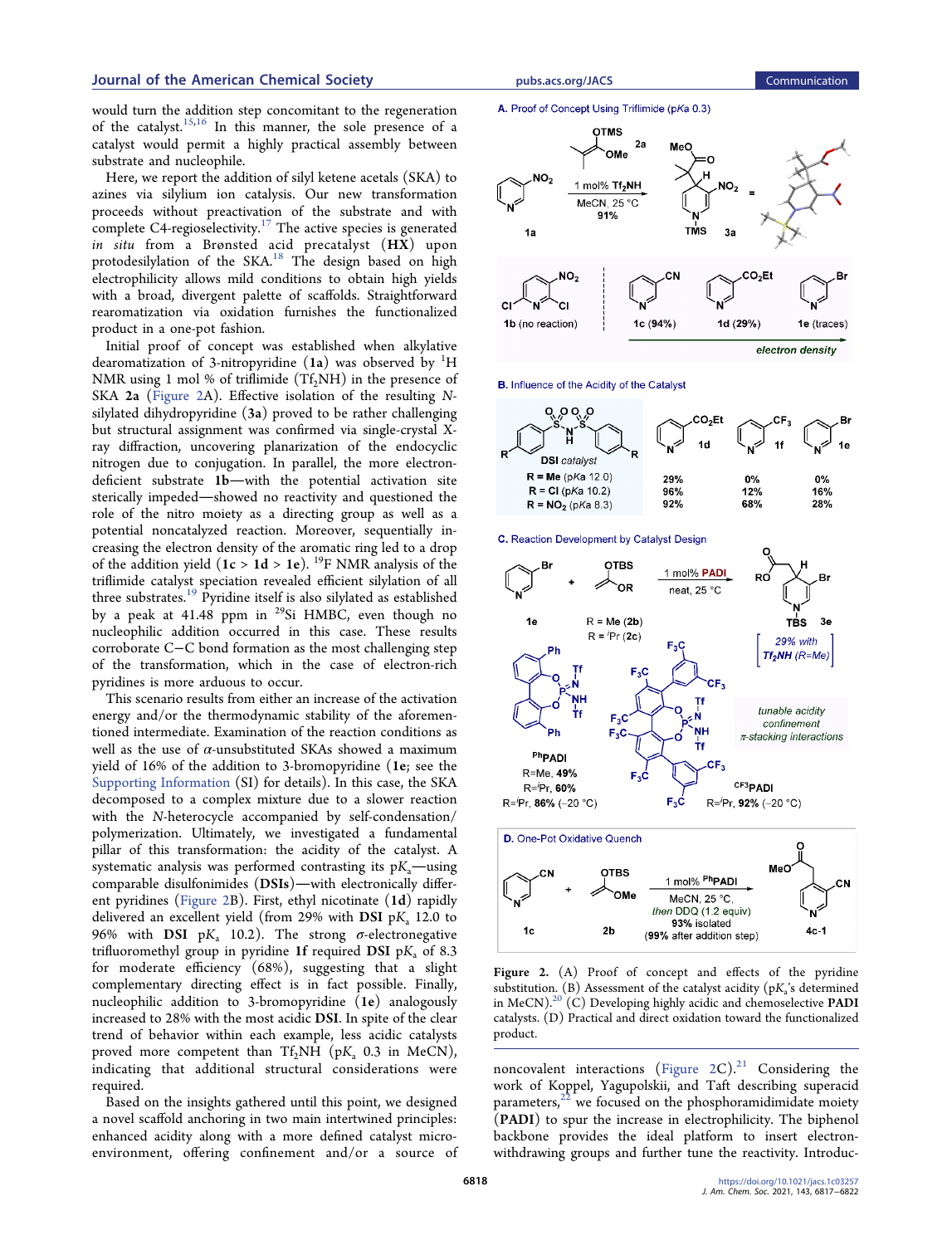

<span id="page-2-0"></span>Journal of the American Chemical Society **[pubs.acs.org/JACS](pubs.acs.org/JACS?ref=pdf)** Communication

Figure 3. Application to a vast variety of N-heterocycles (isolated yields after *in situ* oxidation and addition step determined by <sup>1</sup>H NMR in brackets). General conditions: reaction of 1 equiv of substrate with 2 equiv of SKA in MeCN using 1 mol % of PhPADI at 25 °C followed by DDQ (see [SI](http://pubs.acs.org/doi/suppl/10.1021/jacs.1c03257/suppl_file/ja1c03257_si_001.pdf) for all the details). <sup>a</sup>Reaction at 0 °C. <sup>b</sup>Reaction at −20 °C. °Use of <sup>CF3</sup>PADI. <sup>a</sup>Neat conditions. °Addition before oxidation after 7 days.<br><sup>f</sup>Oxidation with PIEA <sup>8</sup>Reaction in DCM <sup>h</sup>Oxidation with DIAD <sup>i</sup> Oxidation with PIFA. <sup>g</sup>Reaction in DCM.  $^{\text{h}}$ Oxidation with DIAD.  $^{\text{i}}$ Oxidation with KMnO<sub>4</sub>. <sup>j</sup>Oxidation with Pd/C 10 mol %.

tion of modular 3,3′-substituents affords then the steric constraints to control the chemoselectivity. We hypothesized that this could prevent the decomposition of the SKA and selectively activate the planar N-heterocycle instead, potentially accelerated by additional  $\pi-\pi$  stacking interactions.<sup>[23](#page-5-0)</sup> Synthesis of <sup>Ph</sup>PADI consists of three steps from 2-phenylphenol in 56% overall yield (see [SI\)](http://pubs.acs.org/doi/suppl/10.1021/jacs.1c03257/suppl_file/ja1c03257_si_001.pdf). This scaffold indeed catalyzed the addition of SKA 2b to pyridine 1e (49% versus 29% using triflimide) together with competing N-methylation of the substrate. Use of SKA 2c exclusively led to the formation of dihydropyridine 3e and was further optimized to an 86% yield (neat conditions at −20 °C, 14 h). The oligotrifluoromethylated analog further increased the yield to 92% (four steps in total to <sup>CF3</sup>PADI). We ascribe this result to a higher acidity,

which we exploited when more challenging N-heterocycles were to be activated (vide infra).

The ultimately devolved protocol is practical as well as mild and selective ([Figure 2D](#page-1-0)). The functionalized aromatic Nheterocycle is obtained upon direct in situ oxidation of the dihydropyridine intermediate 3. Thus, reaction of commer-<br>cially available SKA 2b with pyridine 1c using 1 mol % of <sup>Ph</sup>PADI gives a 93% yield of the isolated pyridine 4c-1 after treatment with 1.2 equiv of DDQ at 25 °C. The presence of the nitrile group suggests the orthogonal reactivity with analogous metal enolates.

The novel <sup>Ph</sup>PADI, the triethylammonium salt of which an X-ray structure could be obtained, turned out to be a remarkably general catalyst that is highly efficient in the presence of a wide variety of functional groups and N-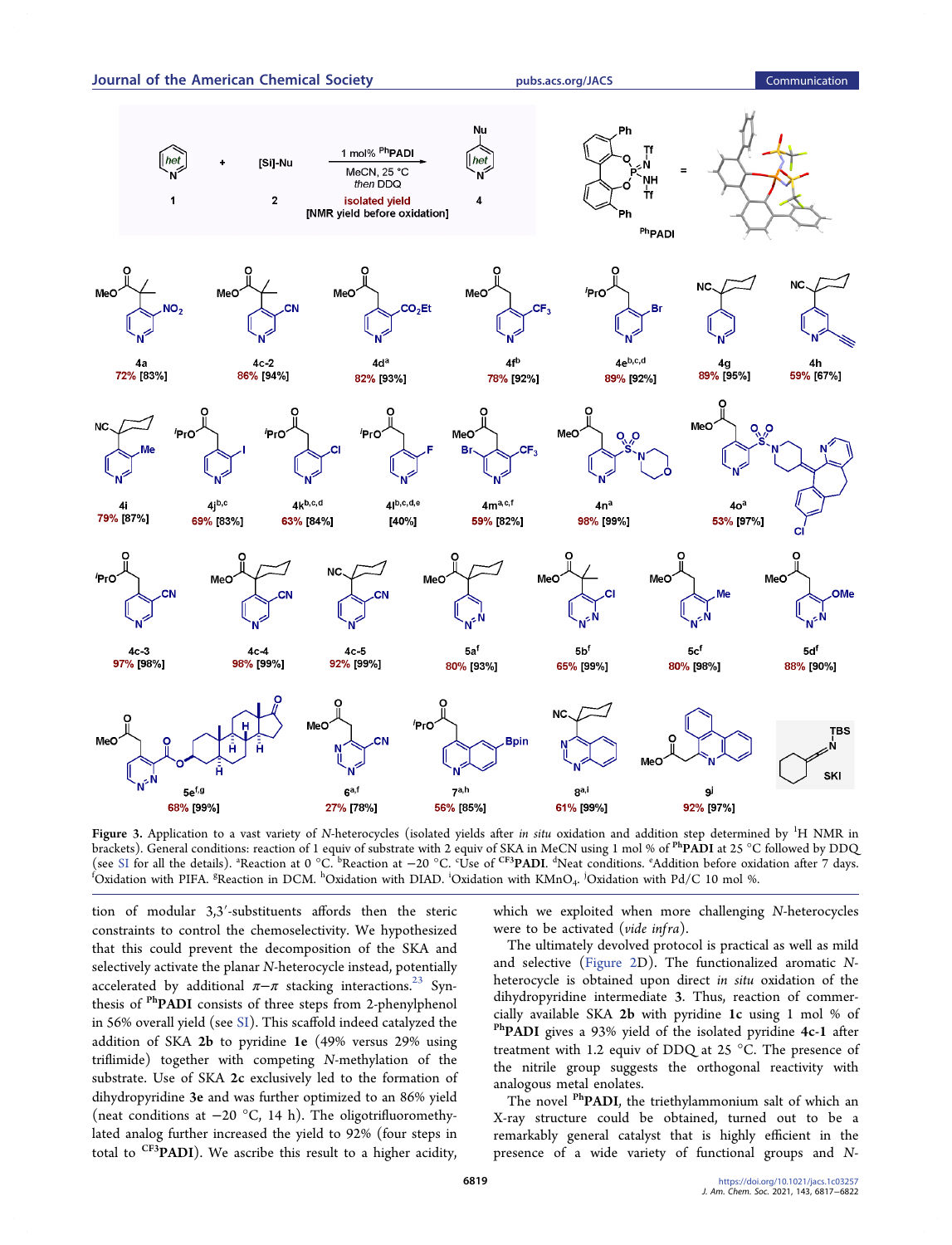# Journal of the American Chemical Society **[pubs.acs.org/JACS](pubs.acs.org/JACS?ref=pdf)** Communication

heterocyclic scaffolds ([Figure 3](#page-2-0)). Similarly to 4c-1, products  $4a$ -with the nitro group-and  $4c-2$  are obtained in good yields (72% and 86%, respectively), forging a challenging quaternary center  $\alpha$  to C4. Formation of product 4d including the ester functionality (82%) and 4f bearing the trifluoromethyl group (78%) are optimal at lower temperatures. Product 4e containing the bromine is isolated in 89% yield.

Perhaps even more impressively, the <sup>Ph</sup>PADI-catalyzed synthesis of product 4g has been accomplished in 89% yield, by direct installation of a new C−C bond onto unsubstituted pyridine itself. Thus, the use of a silyl ketene imine nucleophile (SKI) can leverage its lower stability to functionalize even less reactive substrates. $24$  It is also possible to furnish the sterically demanding ortho-substituted product 4h bearing a geometrically linear group such as an alkyne in satisfactory yield (59%). Substrate 4i with an alkyl group at the 3-position is formed in good yield (79%).

Unlike transition-metal catalyzed processes, this method tolerates sensitive halogen functionalities such as iodine or chlorine. Here,<sup>CF3</sup>PADI outperformed <sup>Ph</sup>PADI with products 4j (83% of addition instead of 68%) and 4k (84% versus 67%). In contrast, fluorine-substituted product 4l was obtained in only 40% yield after 7 days. In spite of its electronegativity, fluorine is known to engage in  $\pi$ -backdonation due to a shorter C−X bond, which increases the electron density of the aromatic ring and therefore decreases the reactivity.<sup>[25](#page-5-0)</sup> The catalyst also succeeds with more congested substitution patterns; trisubstituted product 4m is formed in 59% yield. In this case, the challenging oxidation occurs more efficiently when using PIFA.

The sulfonamide moiety of substrate 1n remains intact upon treatment with SKA 2b and then with DDQ (98%). Remarkably, highly functionalized product 4o-which contains the antihistaminic desloratadine-illustrates an outstanding selectivity between electronically distinct pyridines (97% of addition, 53% isolated after oxidation), which suggests that our method is even suitable for late stage diversification of complex bioactive molecules. Product 4c-3 is obtained when using 2c (97%), 4c-4 when using a cyclic SKA (98%), and 4c-5 with the silyl ketene imine (92%).

The new method is also highly effective when applied to diverse azines. For instance, pyridazine 5a is formed with excellent yield and regioselectivity (80%). Remarkably, functionalization toward product 5b-which contains a good leaving group at an activated position, comparable to the Vilsmeier-Haack intermediate-also occurs very efficiently (99% of addition, 65% isolated). Substrates containing electron-rich groups perform greatly as well (5c, 80% and 5d, 88%). Product 5e-with neurosteroid epiandrosteronedisplays the impressive orthogonal selectivity of the new catalyst in the presence of a ketone moiety (68%). We hypothesized that in these cases the regioselectivity is determined by the catalyst coordination to the less sterically hindered nitrogen atom. Besides, pyrimidines such as 6 can also be functionalized (78% of addition, 27% isolated after oxidation). Fused rings such as quinoline 7 bearing a labile boronic ester (56%) or quinazoline 8 (61%) are tolerated substrates as well. Alternative oxidants were required for these targets. $26$  The reaction can also occur with C2-selectivity in a highly reactive  $\alpha$ -position when the C4-position is blocked and phenanthridine 9 is directly functionalized in an identical manner (92%). Otherwise, addition yields to para-substituted substrates are still rather low.

We have demonstrated the catalytic nucleophilic addition to azines via silylium activation (Figure 4A). Generation of the



**B.** Dihydropyridine Derivatives



Figure 4. (A) Mechanistic proposal. (B) Synthesis of dihydropyridine derivatives.

silylated catalyst precedes coordination of the substrate, which can then react with SKA 2 rapidly closing the catalytic cycle. We finally envisioned further diversification of 3 toward more elaborated scaffolds in a versatile approach. For instance, we conceived the direct assembly of dihydropyridine derivatives such as 10 upon subsequent reaction with an electrophile (Figure 4B). Combination of an acyl chloride with TBAF indeed forms the desired product quantitatively in a one-pot fashion.

In summary, we report an unprecedented silylium-catalyzed, one-pot functionalization of azines with complete C4 regioselectivity that requires no preactivation of the substrate. Thorough examination of the novel reactivity revealed a crucial dependence on the acidity of the catalyst alongside confinement to increase the chemoselectivity. The design presented here features exceptional electrophilicity, allowing the method to proceed efficiently for a great variety of scaffolds and orthogonally to numerous functional groups. Facile access to dihydropyridine derivatives is unlocked when our process is combined with an in situ reaction with an electrophile.

# ■ ASSOCIATED CONTENT

# **9** Supporting Information

The Supporting Information is available free of charge at [https://pubs.acs.org/doi/10.1021/jacs.1c03257.](https://pubs.acs.org/doi/10.1021/jacs.1c03257?goto=supporting-info)

Experimental procedures and analytical data for all new compounds [\(PDF](http://pubs.acs.org/doi/suppl/10.1021/jacs.1c03257/suppl_file/ja1c03257_si_001.pdf))

# Accession Codes

CCDC [2055772](https://summary.ccdc.cam.ac.uk/structure-summary?pid=ccdc:2055772&id=doi:10.1021/jacs.1c03257) and [2055774](https://summary.ccdc.cam.ac.uk/structure-summary?pid=ccdc:2055774&id=doi:10.1021/jacs.1c03257) contain the supplementary crystallographic data for this paper. These data can be obtained free of charge via [www.ccdc.cam.ac.uk/data\\_request/cif](http://www.ccdc.cam.ac.uk/data_request/cif), or by emailing data request@ccdc.cam.ac.uk, or by contacting The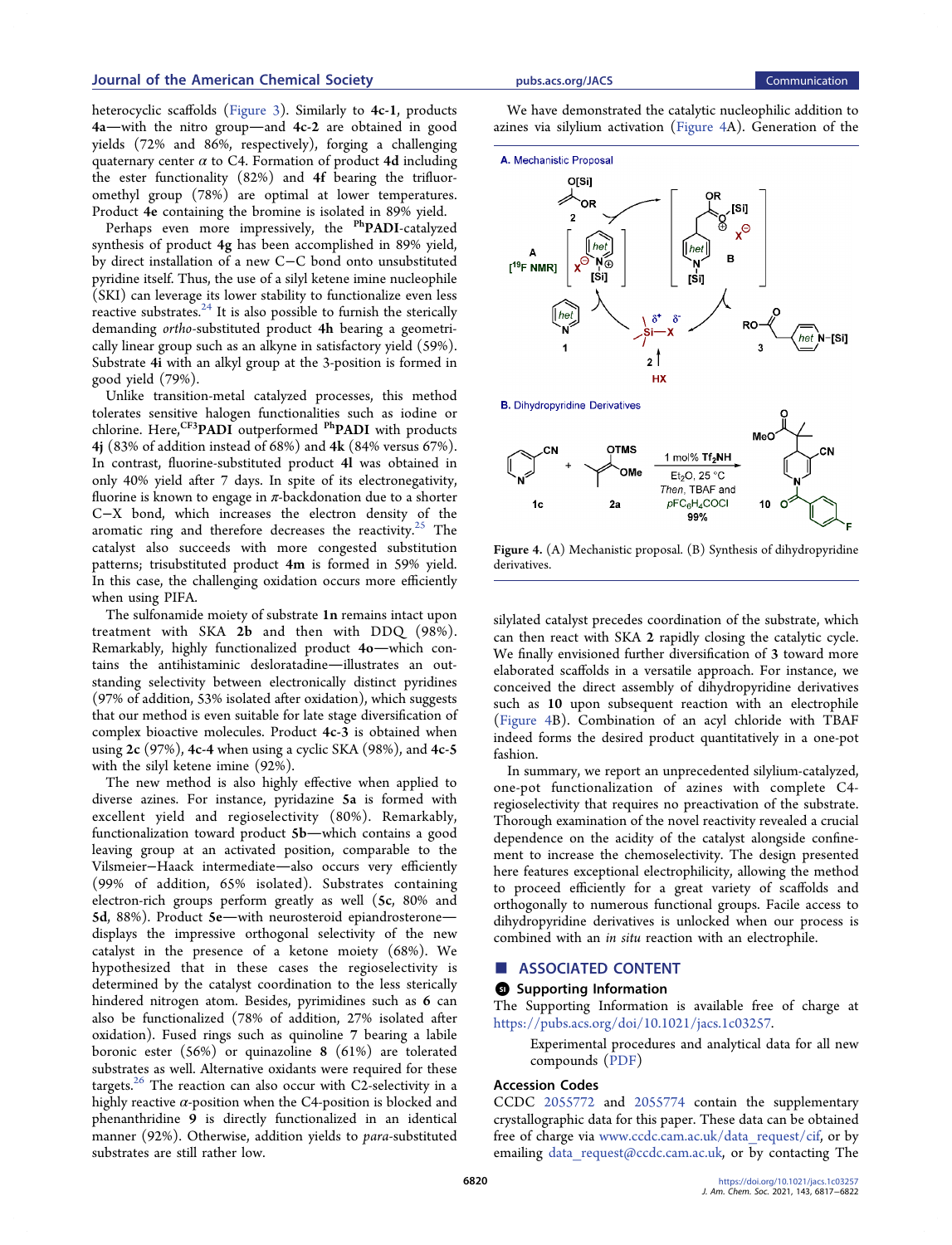<span id="page-4-0"></span>Cambridge Crystallographic Data Centre, 12 Union Road, Cambridge CB2 1EZ, UK; fax: +44 1223 336033.

# ■ AUTHOR INFORMATION

#### Corresponding Author

Benjamin List − Max-Planck-Institut für Kohlenforschung, Mülheim an der Ruhr 45470, Germany; [orcid.org/0000-](http://orcid.org/0000-0002-9804-599X) [0002-9804-599X;](http://orcid.org/0000-0002-9804-599X) Email: [list@kofo.mpg.de](mailto:list@kofo.mpg.de)

#### Author

Carla Obradors − Max-Planck-Institut für Kohlenforschung, Mülheim an der Ruhr 45470, Germany

Complete contact information is available at: [https://pubs.acs.org/10.1021/jacs.1c03257](https://pubs.acs.org/doi/10.1021/jacs.1c03257?ref=pdf)

#### **Notes**

The authors declare no competing financial interest.

# ■ ACKNOWLEDGMENTS

We thank the HPLC, MS, NMR, and X-ray departments, especially Dr. Richard Goddard and Dr. Markus Leutzsch, of the Max-Planck-Institut für Kohlenforschung for analytics and discussions. We also appreciate the constant insights from all the members of the group as well as the help of our technicians. Generous support from the Deutsche Forschungsgemeinschaft (Leibniz Award to B.L. and Germany's Excellence Strategy−EXC 2033−390677874−RESOLV), the European Research Council (European Union's Horizon 2020 research and innovation program "C−H Acids for Organic Synthesis, CHAOS" Advanced Grant Agreement No. 694228), and the Alexander von Humboldt Foundation as well as the Bayer Science & Education Foundation (fellowship and sponsor to C.O.) is gratefully acknowledged.

#### ■ REFERENCES

(1) For an overview of the pharmaceutical scenery, see: (a) Vitaku, E.; Smith, D. T.; Njardarson, J. T. [Analysis of the structural diversity,](https://doi.org/10.1021/jm501100b) [substitution patterns, and frequency of nitrogen heterocycles among](https://doi.org/10.1021/jm501100b) [U. S. FDA approved pharmaceuticals.](https://doi.org/10.1021/jm501100b) J. Med. Chem. 2014, 57, 10257. (b) Cernak, T.; Dykstra, K. D.; Tyagarajan, S.; Vachal, P.; Krska, S. W. The medicinal chemist'[s toolbox for late stage functionalization of](https://doi.org/10.1039/C5CS00628G) [drug-like molecules.](https://doi.org/10.1039/C5CS00628G) Chem. Soc. Rev. 2016, 45, 546.

(2) For comprehensive perspectives, see: (a) Brown, D. G.; Boström, J. [Analysis of past and present synthetic methodologies on](https://doi.org/10.1021/acs.jmedchem.5b01409) [medicinal chemistry: where have all the reactions gone?](https://doi.org/10.1021/acs.jmedchem.5b01409) J. Med. Chem. 2016, 59, 4443. (b) Ishihara, Y.; Montero, A.; Baran, P. S. The portable chemist's consultant; Apple Publishing Group: 2016.

(3) For recent reviews, see: (a) Murakami, K.; Yamada, S.; Kaneda, T.; Itami, K. C−[H functionalization of azines.](https://doi.org/10.1021/acs.chemrev.7b00021) Chem. Rev. 2017, 117, 9302. (b) Zhou, F.; Jiao, L[. Recent developments in transition-metal](https://doi.org/10.1055/s-0040-1706552)[free functionalization and derivatization reactions of pyridines.](https://doi.org/10.1055/s-0040-1706552) Synlett 2021, 32, 159.

(4) For representative examples, see: (a) Seiple, I. B.; Rodriguez, R. A.; Gianatassio, R.; Fujiwara, Y.; Sobel, A. L.; Baran, P. S. [Direct C](https://doi.org/10.1021/ja1066459)−H [arylation of electron-deficient heterocycles with arylboronic acids.](https://doi.org/10.1021/ja1066459) J. Am. Chem. Soc. 2010, 132, 13194. (b) Nakao, Y.; Yamada, Y.; Kashihara, N.; Hiyama, T[. Selective C4-alkylation of pyridine by](https://doi.org/10.1021/ja106514b) [nickel/Lewis acid catalysis.](https://doi.org/10.1021/ja106514b) J. Am. Chem. Soc. 2010, 132, 13666. (c) Fier, P. S.; Hartwig, J. F. Selective C−[H fluorination of pyridines](https://doi.org/10.1126/science.1243759) [and diazines inspired by a classic amination reaction.](https://doi.org/10.1126/science.1243759) Science 2013, 342, 956. (d) Margrey, K. A.; McManus, J. B.; Bonazzi, S.; Zecri, F.; Nicewicz, D. A[. Predictive model for site-selective aryl and heteroaryl](https://doi.org/10.1021/jacs.7b06715) C−[H functionalization via organic photoredox catalysis.](https://doi.org/10.1021/jacs.7b06715) J. Am. Chem. Soc. 2017, 139, 11288.

(5) Selective deprotonation has also emerged to occupy a central role in the current set of methodologies when combined with electrophiles: Haag, B.; Mosrin, M.; Ila, H.; Malakhov, V.; Knochel, P. [Regio- and chemoselective metalation of arenes and heteroarenes](https://doi.org/10.1002/anie.201101960) [using hindered metal amide bases.](https://doi.org/10.1002/anie.201101960) Angew. Chem., Int. Ed. 2011, 50, 9794.

(6) Bull, J. A.; Mousseau, J. J.; Pelletier, G.; Charette, A. B[. Synthesis](https://doi.org/10.1021/cr200251d) [of pyridine and dihydropyridine derivatives by regio- and stereo](https://doi.org/10.1021/cr200251d)[selective addition to](https://doi.org/10.1021/cr200251d) N-activated pyridines. Chem. Rev. 2012, 112, 2642.

(7) Nishida, T.; Ida, H.; Kuninobu, Y.; Kanai, M. [Regioselective](https://doi.org/10.1038/ncomms4387) trifluoromethylation of N[-heterocyclic compounds using trifluorome](https://doi.org/10.1038/ncomms4387)[thyldifluoroborane activator.](https://doi.org/10.1038/ncomms4387) Nat. Commun. 2014, 5, 3387.

(8) For advancements to two-step procedures see: (a) Hilton, M. C.; Dolewski, R. D.; McNally, A. [Selective functionalization of pyridines](https://doi.org/10.1021/jacs.6b08662) [via heterocyclic phosphonium salts.](https://doi.org/10.1021/jacs.6b08662) J. Am. Chem. Soc. 2016, 138, 13806. (b) Fier, P. S[. A bifunctional reagent designed for the mild,](https://doi.org/10.1021/jacs.7b05414) [nucleophilic functionalization of pyridines.](https://doi.org/10.1021/jacs.7b05414) J. Am. Chem. Soc. 2017, 139, 9499. (c) Fier, P. S.; Kim, S.; Cohen, R. D. [A multifunctional](https://doi.org/10.1021/jacs.0c03537) [reagent designed for site-selective amination of pyridines.](https://doi.org/10.1021/jacs.0c03537) J. Am. Chem. Soc. 2020, 142, 8614. (d) Zhang, X.; Nottingham, K. G.; Patel, C.; Alegre-Requena, J. V.; Levy, J. N.; Paton, R. S.; McNally, A. Phosphorous-mediated  $sp^2$ - $sp^3$  couplings for selective C−H fluoroalkylation of complex azines. Submission Date 01/25/2021. ChemRxiv 13635206.v1 (Accessed 2021-04-24).

(9) For other relevant examples, see: (a) Corey, E. J.; Tian, Y. [Selective 4-arylation of pyridines by nonmetallorganic process.](https://doi.org/10.1021/ol052476z) Org. Lett. 2005, 7, 5535. (b) Gu, Y.; Shen, Y.; Zarate, C.; Martin, R[. A mild](https://doi.org/10.1021/jacs.8b12063) and direct site-selective  $sp^2$  C−[H silylation of \(poly\)azines.](https://doi.org/10.1021/jacs.8b12063) J. Am. Chem. Soc. 2019, 141, 127. (c) Jo, W.; Baek, S.; Hwang, C.; Heo, J.; Baik, M.; Cho, S. H. [ZnMe2-mediated, direct alkylation of electron](https://doi.org/10.1021/jacs.0c06827)deficient N[-heteroarenes with 1,1-diborylalkanes: scope and mecha](https://doi.org/10.1021/jacs.0c06827)[nism.](https://doi.org/10.1021/jacs.0c06827) J. Am. Chem. Soc. 2020, 142, 13235.

(10) Methodology and mechanistic study: (a) Gribble, M. W.; Guo, S.; Buchwald, S. L[. Asymmetric Cu-catalyzed 1,4-dearomatization of](https://doi.org/10.1021/jacs.8b02568) [pyridines and pyridazines without preactivation of the heterocycle or](https://doi.org/10.1021/jacs.8b02568) [nucleophile.](https://doi.org/10.1021/jacs.8b02568) J. Am. Chem. Soc. 2018, 140, 5057. (b) Gribble, M. W.; Liu, R. Y.; Buchwald, S. L[. Evidence for simultaneous dearomatization](https://doi.org/10.1021/jacs.0c04486) [of two aromatic rings under mild conditions in Cu\(I\)-catalyzed direct](https://doi.org/10.1021/jacs.0c04486) [asymmetric dearomatization of pyridine.](https://doi.org/10.1021/jacs.0c04486) J. Am. Chem. Soc. 2020, 142, 11252.

(11) See references therein: (a) James, T.; van Gemmeren, M.; List, B[. Development and applications of disulfonimides in enantioselective](https://doi.org/10.1021/acs.chemrev.5b00128) [organocatalysis.](https://doi.org/10.1021/acs.chemrev.5b00128) Chem. Rev. 2015, 115, 9388. (b) Gati, W.; Yamamoto, H. [Second generation of aldol reaction.](https://doi.org/10.1021/acs.accounts.6b00243) Acc. Chem. Res. 2016, 49, 1757. (c) Schreyer, L.; Properzi, R.; List, B. [IDPi Catalysis.](https://doi.org/10.1002/anie.201900932) Angew. Chem., Int. Ed. 2019, 58, 12761.

(12) Walker, J. C. L.; Klare, H. F. T.; Oestreich, M[. Cationic silicon](https://doi.org/10.1038/s41570-019-0146-7) [Lewis acids in cataysis.](https://doi.org/10.1038/s41570-019-0146-7) Nat. Rev. Chem. 2020, 4, 54.

(13) For selected examples on the reactivity of silylium cations, see: (a) Reed, C. A. The silylium ion problem,  $R_3Si^+$ : binding organic and [inorganic chemistry.](https://doi.org/10.1021/ar960132q) Acc. Chem. Res. 1998, 31, 325. (b) Allemann, O.; Duttwyler, S.; Romanato, P.; Baldridge, K. K.; Siegel, J. S[. Proton](https://doi.org/10.1126/science.1202432)[catalyzed, silane-silane-fueled Friedel](https://doi.org/10.1126/science.1202432)−Crafts coupling of fluoroarenes. Science 2011, 332, 574. (c) Großekappenberg, H.; Reißmann, M.; Schmidtmann, M.; Müller, T[. Quantitative assessment of Lewis](https://doi.org/10.1021/acs.organomet.5b00556) [acidity of silylium ions.](https://doi.org/10.1021/acs.organomet.5b00556) Organometallics 2015, 34, 4952. (d) Riddlestone, I. M.; Kraft, A.; Schaefer, J.; Krossing, I[. Taming the cationic](https://doi.org/10.1002/anie.201710782) [beast: novel developments in the synthesis and application of weakly](https://doi.org/10.1002/anie.201710782) [coordinating anions.](https://doi.org/10.1002/anie.201710782) Angew. Chem., Int. Ed. 2018, 57, 13982.

(14) Mustanir; Ohta, F.; Mishima, M.; Shimada, K[. Binding](https://doi.org/10.1246/bcsj.73.1845) [interaction of the trimethylsilyl cation with oxygen and nitrogen](https://doi.org/10.1246/bcsj.73.1845) [bases in the gas phase: acetophenones, benzaldehydes, pyridines,](https://doi.org/10.1246/bcsj.73.1845) anilines and N,N[-dimethylanilines.](https://doi.org/10.1246/bcsj.73.1845) Bull. Chem. Soc. Jpn. 2000, 73, 1845.

(15) Gandhamsetty, N.; Park, S.; Chang, S. [Selective silylative](https://doi.org/10.1021/jacs.5b09209) [reduction of pyridines leading to structurally diverse azacyclic](https://doi.org/10.1021/jacs.5b09209) [compounds with the formation of](https://doi.org/10.1021/jacs.5b09209) sp<sup>3</sup> C−Si bonds. J. Am. Chem. Soc. 2015, 137, 15176.